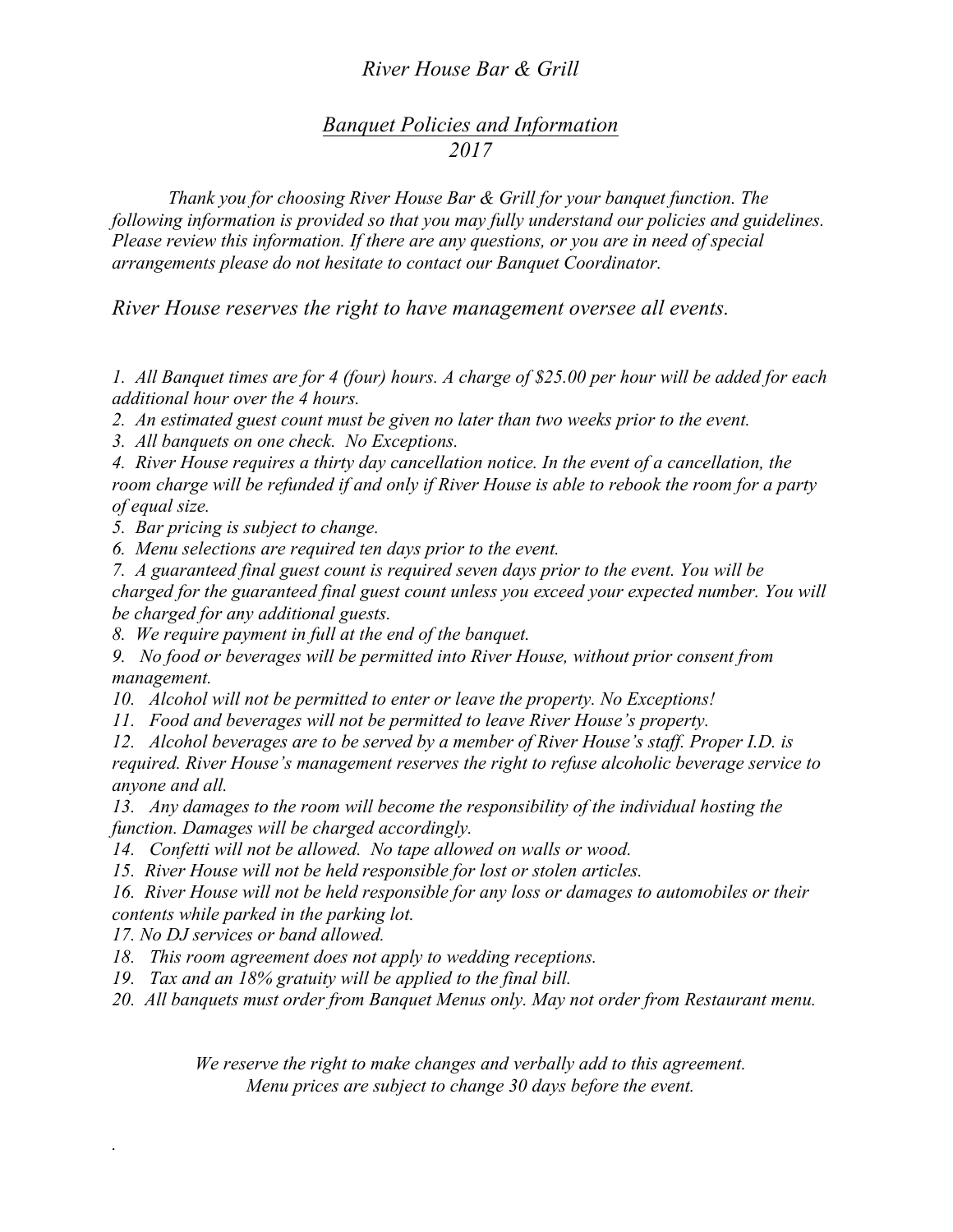*Menu prices are subject to change 30 days before the event. An advanced fee must be paid in full to confirm your room. We require that all functions prepay the cost of the room fee. Charges for the room are as follows:*

# *Room Fees and Requirements:*

### *Monday through Sunday Day Events*

*Require room deposit to reserve space: \$250.00 (applied to tab at event end). Events: \$250.00 food and drink minimum + tax and gratuity.*

#### *Monday through Thursday & Sunday Evening Events (after 4pm)*

*Require room deposit to reserve space: \$250.00 (applied to tab at event end). Events: \$400.00 food and drink minimum + tax and gratuity.*

#### *Friday and Saturday Evening Events (after 4pm)*

*Required advanced fee: Entire room: \$225 Large side: \$125 Small side: \$100*

*Entire Room (seats 130): Room Fee +\$1,200.00 Food and drink minimum + tax and gratuity. Large side (seats 80): Room Fee +\$750.00 Food and drink minimum + tax and gratuity. Small side (seats 40): Room Fee +\$375.00 Food and drink minimum + tax and gratuity.*

*Small side: parties of 20 or less may order from the restaurant menu. Subject to availability. (Not a private setting.)*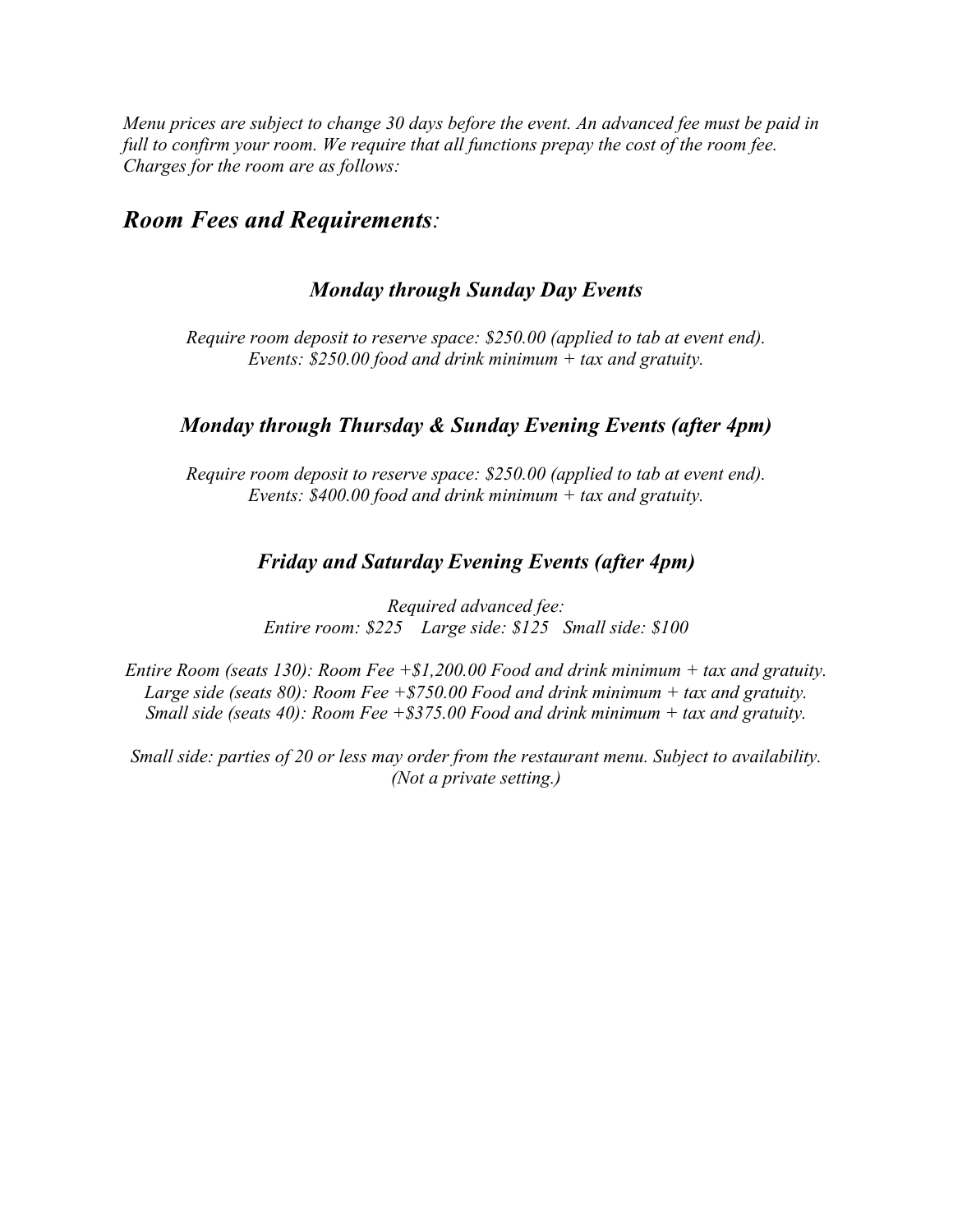## *12:00 – 4:00 P.M. Saturday, Sunday & Holiday Afternoon Banquet Policies*

*Thank you for choosing River House Bar & Grill for your banquet function. The following information is provided so that you may fully understand our policies and guidelines. Please review this information. If there are any questions, or you are in need of special arrangements please do not hesitate to contact our Banquet Coordinator.*

*River House reserves the right to have management oversee all events. All weekend afternoon room usage will have a 3(three) hour limit. Room must be finished at 4:00 P. M.*

- *1. River House requires a thirty day cancellation notice. In the event of a cancellation, the deposit charge will be refunded if and only if River House is able to rebook the room for a party of equal size.*
- *2. Bar pricing is subject to change.*
- *3. Menu selections are required ten days prior to the event.*
- *4. No food or beverages will be permitted into River House, without prior consent from management.*
- *5. Alcohol will not be permitted to enter or leave the property. No Exceptions!*
- *6. Food and beverages will not be permitted to leave River House's property.*
- *7. Alcohol beverages are to be served by a member of River House's staff. Proper I.D. is required. River House's management reserves the right to refuse alcoholic beverage service to anyone and all.*
- *8. Any damages to the room will become the responsibility of the individual hosting the function. Damages will be charged accordingly.*
- *9. Confetti will not be allowed. No tape allowed on walls or wood.*
- *10. River House will not be held responsible for lost or stolen articles.*
- *11. River House will not be held responsible for any loss or damages to automobiles or their contents while parked in the parking lot.*
- *12. Tax and an 18% gratuity will be applied to the final bill.*
- *13. Small Side Events will have no access to the bar. We will cocktail all small side events.*
- *14. No DJ or Band Allowed.*
- *15. This afternoon banquet policy does not pertain to graduation parties. (see Banquet Policies)*
- *16. All games must be approved by River House Management.*
- *17. Linen will be provided for food table. All other will be \$4.00 per table.*

*Fees: No Room Fee is charged.*

*\$50.00 Bar set up fee.*

*Deposit of \$300.00 is required which will be applied to food and drink. Room minimums for food & drink are \$300.00 for the small side and \$400.00 for the large side.*

*Food Options: Buffet and Platter from River House Banquet menus. Groups of 20 or more must have bar set up to order liquor.*

*We reserve the right to make changes and verbally add to this agreement. Menu prices are subject to change 30 days before the event.*